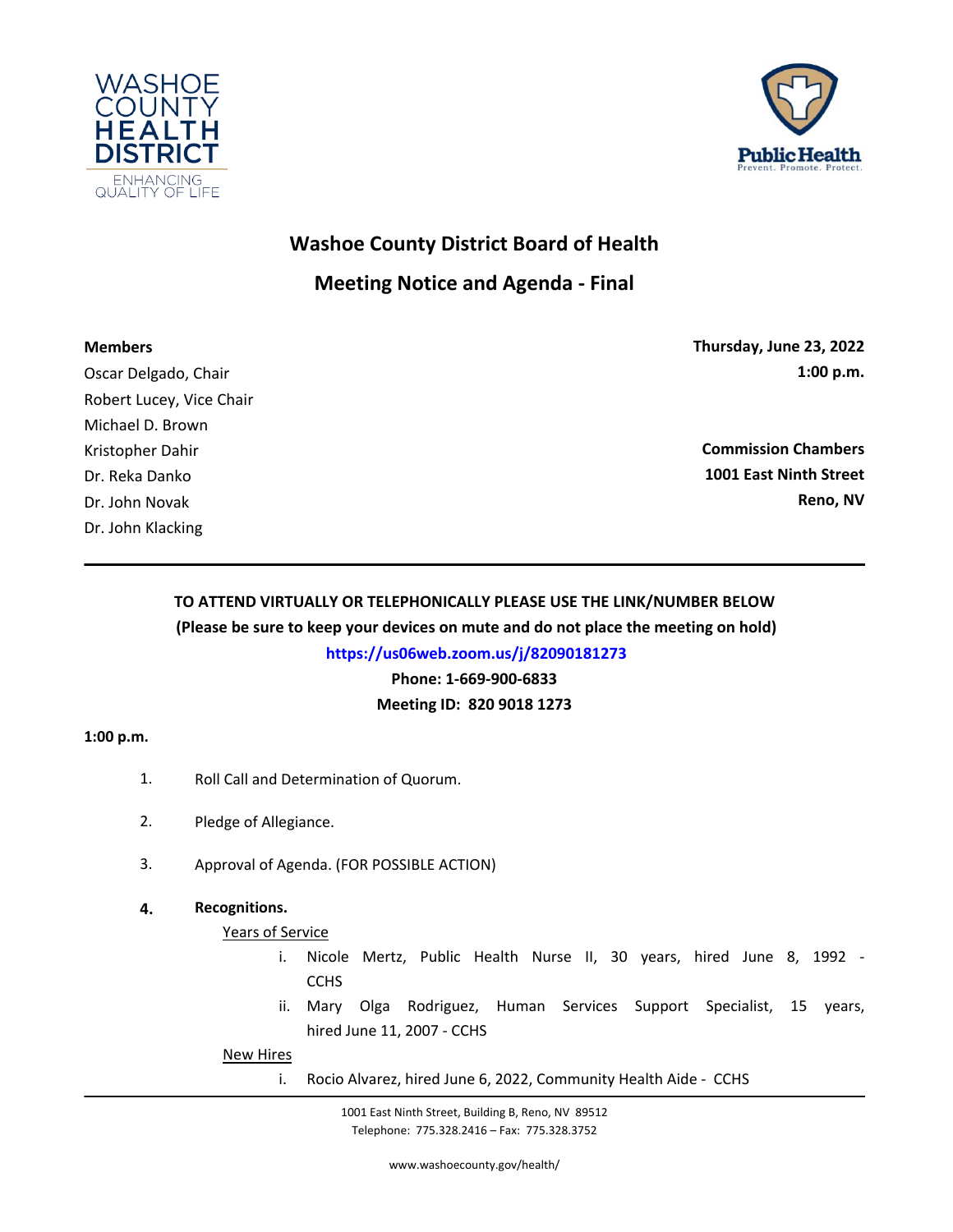- ii. Griffin Hadlock, hired June 6, 2022 Environmental Health Trainee EHS
- iii. [Deborah Nord, hired June 21, 2022, Office Support Specialist CCHS](http://washoe-nv.legistar.com/gateway.aspx?m=l&id=/matter.aspx?key=7712)
- iv. Vicki Ahrens, hired June 21, 2022, Account Clerk I AHS

#### Promotions

i. Vicki Ahrens, hired June 21, 2022, Account Clerk I - AHS

#### Washoe County Health Heroes

- i. Kathryn Olson EHS
- ii. Heather Kerwin EPHP
- iii. Jessie Latchaw EPHP
- iv. Jessica Cabrales AQM
- v. Kellisa Shirane, honorable mention CCHS
- vi. Maricela Caballero, honorable mention CCHS
- vii. Carmen Mendoza, honorable mention EPHP/Vitals

#### **5.** Public Comment.

Action may not be taken on any matter raised during this public comment period until the matter is specifically listed on an agenda as an action item. All public comment is limited to three minutes per person.

Requests for public comment via zoom must be submitted by email to [svaldespin@washoecounty.gov before the scheduled meeting. Please log into the](http://washoe-nv.legistar.com/gateway.aspx?m=l&id=/matter.aspx?key=7616) ZOOM meeting via the above link. Reasonable efforts will be made to hear all public comment during the meeting.

**NOTE**: The zoom option will require a computer with audio and video capabilities.

**6.** COVID-19 Update & Information. Staff Representative: Kevin Dick [Board Representative: Dr. Reka Danko](http://washoe-nv.legistar.com/gateway.aspx?m=l&id=/matter.aspx?key=7715)

#### **7. Consent Items. (FOR POSSIBLE ACTION)**

**Matters which the District Board of Health may consider in one motion. Any exceptions to the Consent Agenda must be stated prior to approval.**

**A.** [Approval of Draft Minutes. \(FOR POSSIBLE ACTION\)](http://washoe-nv.legistar.com/gateway.aspx?m=l&id=/matter.aspx?key=7713)

**Attachments:** [DBOH 6-23-2022 -05-26-2022 DBOH Minutes](http://washoe-nv.legistar.com/gateway.aspx?M=F&ID=b6f90cb0-3ece-4075-91eb-f81c7db262f6.docx)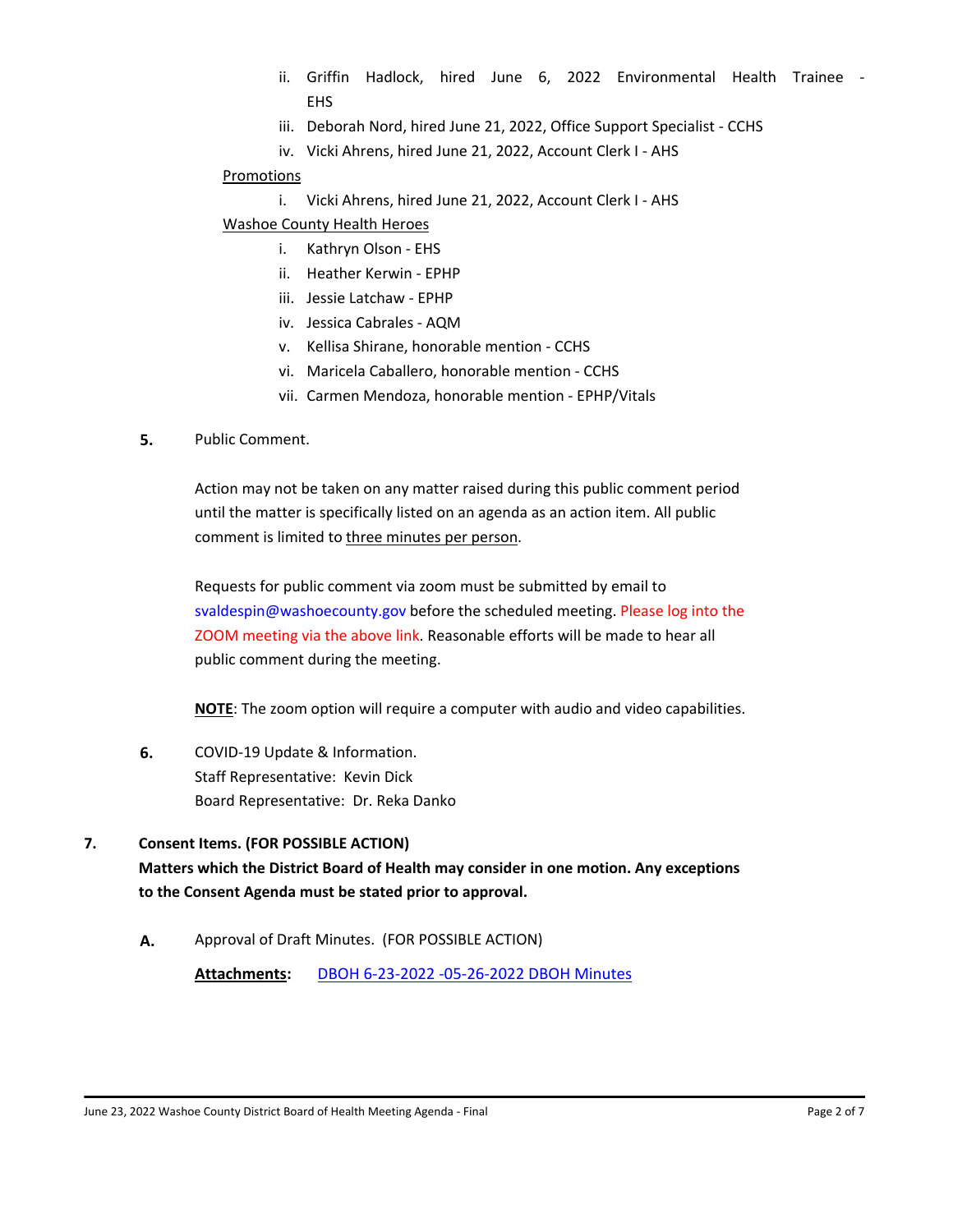#### **B. [Budget Amendments/Interlocal Agreements. \(FOR POSSIBLE ACTON\)](http://washoe-nv.legistar.com/gateway.aspx?m=l&id=/matter.aspx?key=7617)**

**Bi.** Approve a Notice of Award from the Department of Health and Human Services retroactive to April 1, 2022 through March 31, 2023 in total amount of \$515,000 (\$59,248 indirect, \$894,153 match) in support of the Community and Clinical Health Services Division (CCHS) Title X Program IO#11997, and further approve, due to a reduction in grant funding, the elimination of two vacant unfunded positions: Community Health Aide #70002183 and Advanced Practice Registered [Nurse #70002282, and authorize the District Health Officer to execute the Notice](http://washoe-nv.legistar.com/gateway.aspx?m=l&id=/matter.aspx?key=7543)  of Award and any future amendments. Staff Representative: Loraine Fernandez

[DBOH 6-23-2022 AHS Title X Emergency Funding.docx](http://washoe-nv.legistar.com/gateway.aspx?M=F&ID=e9334c65-0a7a-4853-8dd1-87006890b973.docx) [DBOH 6-23-2022 AHS Title X Emergency Funding Notice of Award.pdf](http://washoe-nv.legistar.com/gateway.aspx?M=F&ID=a648283b-1b67-41f8-b8c3-555061d94d69.pdf) [DBOH 6-23-2022 AHS Title X Emergency Funding Budget.pdf](http://washoe-nv.legistar.com/gateway.aspx?M=F&ID=98f2085b-e029-42e9-91a7-d545a10024e9.pdf) **Attachments:**

**C.** [Acknowledge receipt of the Health Fund Financial Review for May, Fiscal Year](http://washoe-nv.legistar.com/gateway.aspx?m=l&id=/matter.aspx?key=7653)  2022. (FOR POSSIBLE ACTION) Staff Representative: Anna Heenan

[DBOH 06-23-22 AHS May Financial Review](http://washoe-nv.legistar.com/gateway.aspx?M=F&ID=43a00c28-48d3-4414-9882-f30e0325fbe4.docx) [DBOH 06-23-22 AHS May Financial Review Attachment](http://washoe-nv.legistar.com/gateway.aspx?M=F&ID=aa33a586-c7c6-40e9-b725-d3afab92049b.pdf) **Attachments:**

#### **-END OF CONSENT-**

**8.** [Presentation and acceptance of the "Washoe County, Nevada Air Quality Trends](http://washoe-nv.legistar.com/gateway.aspx?m=l&id=/matter.aspx?key=7655)  (2012-2021)" Report. Staff Representative: Dan Inouye

[DBOH 6-23-2022 - AQM - AQ Trends Staff Report](http://washoe-nv.legistar.com/gateway.aspx?M=F&ID=d04f1636-58b5-4418-b8cd-5496e561a0cc.docx) [DBOH 6-23-2022 - AQM - AQ Trends](http://washoe-nv.legistar.com/gateway.aspx?M=F&ID=bc35d780-b5e8-497d-9cf7-0eee07b40af3.pdf) **Attachments:**

## **9. Regional Emergency and Medical Services Authority.**

**A.** [Review and Acceptance of the REMSA Health Operations Report for May 2022.](http://washoe-nv.legistar.com/gateway.aspx?m=l&id=/matter.aspx?key=7328)  (FOR POSSIBLE ACTION) Presented by: Dean Dow

**Attachments:** [DBOH 6-23-2022 - EPHP - REMSA May 2022 Operations Report](http://washoe-nv.legistar.com/gateway.aspx?M=F&ID=00189af5-1924-4e98-863a-4f9a12e52ef5.docx)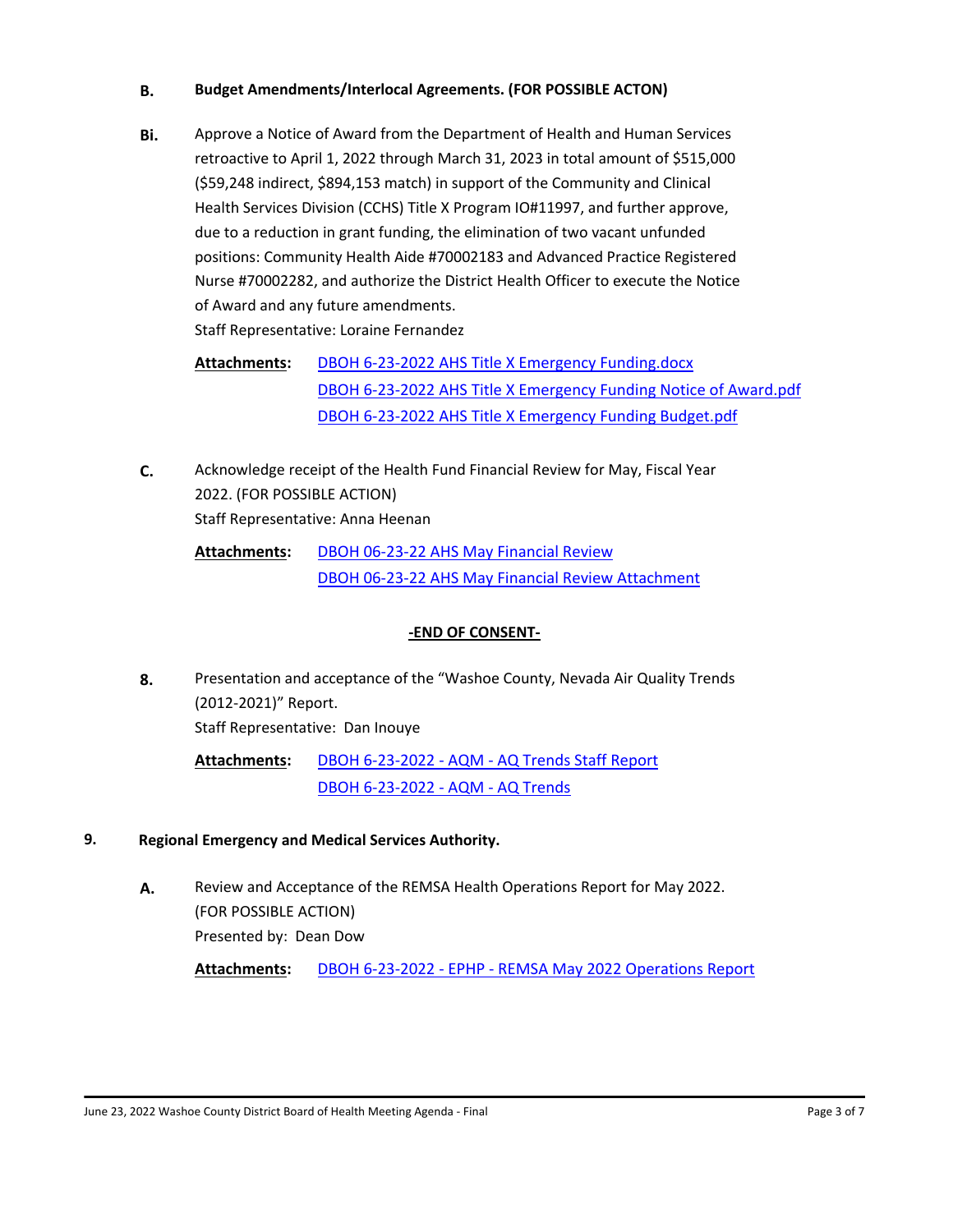**B.** [Update of REMSA Health's Public Relations during May 2022.](http://washoe-nv.legistar.com/gateway.aspx?m=l&id=/matter.aspx?key=7334) Presented by: Alexia Jobson

**Attachments:** [DBOH 6-23-2022 - EPHP - REMSA May 2022 Public Relations Report](http://washoe-nv.legistar.com/gateway.aspx?M=F&ID=da4d455d-bfca-45f6-9bba-abdeea7adaed.docx)

**C.** [Update, Discussion and Possible Direction regarding Joint Advisory Committee](http://washoe-nv.legistar.com/gateway.aspx?m=l&id=/matter.aspx?key=7695)  discussions of potential modification of the Amended and Restated Franchise Agreement for Ambulance Service Section 2.3 Level of Care.. (FOR POSSIBLE ACTION)

Presented by: Dean Dow, President/CEO of REMSA Health

**Attachments:** [DBOH 6-23-2022 EPHP REMSA Health 2.3 Update Staff Report](http://washoe-nv.legistar.com/gateway.aspx?M=F&ID=1d4c3ed4-1769-4137-a787-b588b8c9f3c6.docx)

**10.** [Recommendation for appointment to the Food Protection Hearing Advisory Board](http://washoe-nv.legistar.com/gateway.aspx?m=l&id=/matter.aspx?key=7693)  as members. Staff recommends: The re-appointment of Mr. Christopher Thompson for a three-year term beginning on July 1, 2022, and concluding on June 30, 2025; the re-appointment of Mr. JP Pinocchio for a three-year term beginning on July 1, 2022, and concluding on June 30, 2025; the re-appointment of Mr. Michael Chaump for a three-year term beginning on July 1, 2022, and concluding on June 30, 2025; the re-appointment of Mr. Carl Christopher Romm for a three-year term beginning on July 1, 2022, and concluding on June 30, 2025; the appointment of Mr. Jay Rathman for a two-year term beginning July 1, 2022, and concluding on June 30, 2024, the appointment of Ms. Rose Wolterbeek for a two-year term beginning July 1, 2022, and concluding on June 30, 2024, and the appointment of Ms. Lanaii Elkins for a one-year term beginning on July 1, 2022, and concluding on June 30, 2023.

Staff Representative: Amber English

[DBOH 6-23-2022 EHS Staff Report](http://washoe-nv.legistar.com/gateway.aspx?M=F&ID=5f3b8f0c-8e89-470d-ac48-f380873eed5b.docx) FPHAB Applications Redacted 6 7 22 **Attachments:**

**11.** Recommendation to approve Cost of Living Adjustments in base wage of 5% effective July 1, 2022, and 3.5% effective July 1, 2023, to keep the District Health [Officer's position in alignment with the other Unclassified Management positions.](http://washoe-nv.legistar.com/gateway.aspx?m=l&id=/matter.aspx?key=7679)  (FOR POSSIBLE ACTION) Staff Representative: Laurie Griffey

**Attachments:** [2022 DHO COLA Staff Report - AHS.docx](http://washoe-nv.legistar.com/gateway.aspx?M=F&ID=5b900ddc-6182-4f19-ba66-688498a1db6d.docx)

**12.** Review, discussion and direction to staff regarding the provisions of the Interlocal [Agreement \(ILA\) entered into by the Cities of Reno and Sparks and Washoe County](http://washoe-nv.legistar.com/gateway.aspx?m=l&id=/matter.aspx?key=7697)  for the creation of the Health District. Take action to accept the ILA in its current form including the recommendation from the May 26, 2022 DBOH meeting to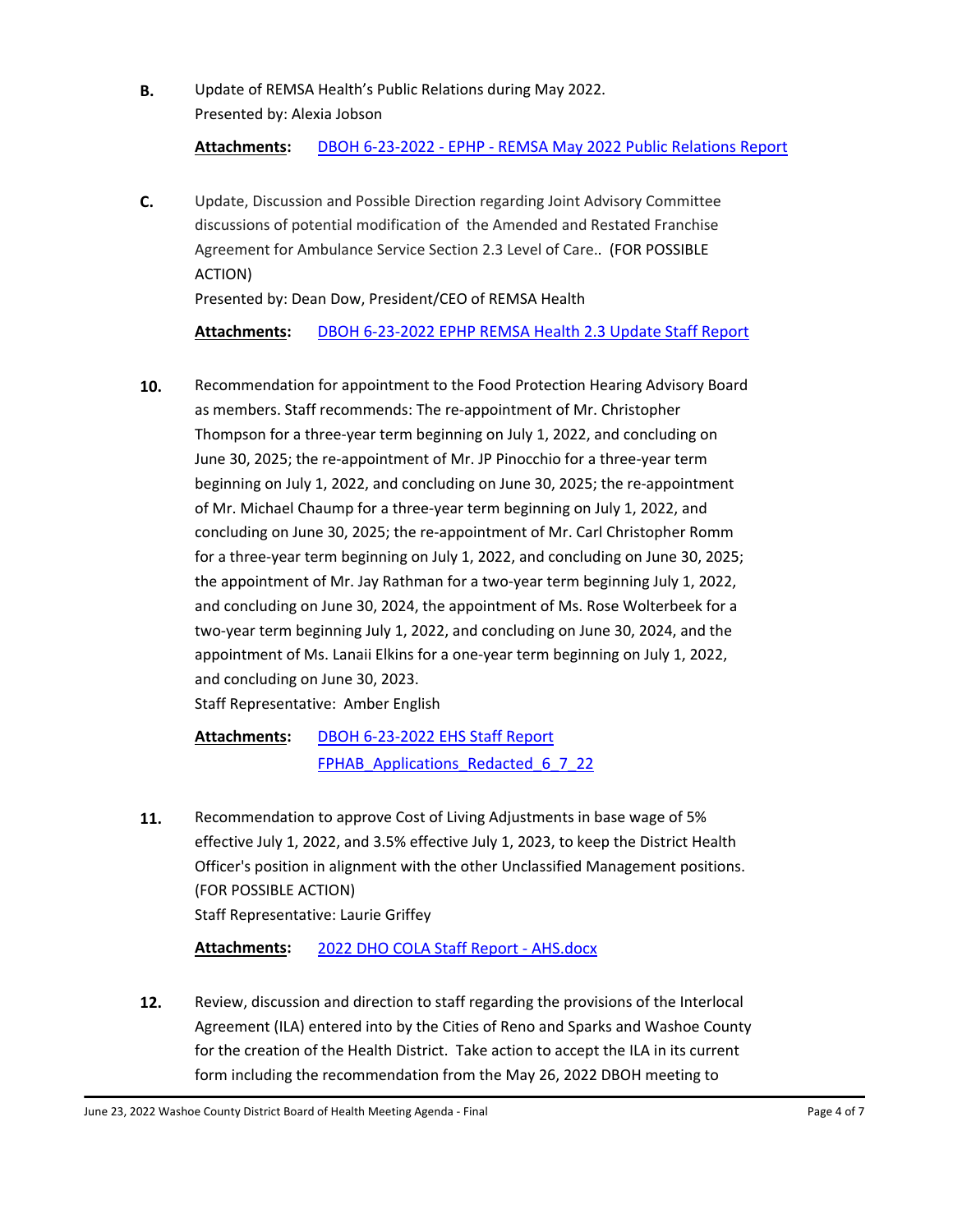change the name of the Health District *or* direct staff to forward any additional [recommendations for possible amendments to Reno, Sparks and Washoe County.](http://washoe-nv.legistar.com/gateway.aspx?m=l&id=/matter.aspx?key=7697) Presented by: Dania Reid, Deputy District Attorney

[DBOH 6-23-2022 DA ILA Staff Report](http://washoe-nv.legistar.com/gateway.aspx?M=F&ID=6ef76824-3b4c-4cc2-92d8-f27746d3b929.doc) [Interlocal Agreement Amendment](http://washoe-nv.legistar.com/gateway.aspx?M=F&ID=894979c6-7fe0-401c-a25c-f7fcc544fdae.pdf) [Interlocal Agreement - Original](http://washoe-nv.legistar.com/gateway.aspx?M=F&ID=9b319fe4-3c03-4a8f-956e-8d413cea35a8.pdf) **Attachments:**

#### **13. Staff Reports and Program Updates.**

**A. Air Quality Management** - Reconsideration of the Ozone NAAQS on Pause, EPA Releases Final Policy Assessment for PM NAAQS Reconsideration, SWEEP Issues [2021 Annual Report, Divisional Update, Monitoring and Planning, Permitting and](http://washoe-nv.legistar.com/gateway.aspx?m=l&id=/matter.aspx?key=7725)  Compliance

Staff Representative: Francisco Vega

[DBOH 6-23-2022 – AQMD – Division Director Staff Report \(May](http://washoe-nv.legistar.com/gateway.aspx?M=F&ID=a24c82bd-5ccd-45ba-a7f5-7e97e9f1bbd5.docx)  2022).docx **Attachments:**

**B. Community and Clinical Health Services** - Divisional Update - Healthy Corner Store - Grab Healthy Initiative; Data & Metrics; Sexual Health (HIV and Disease Investigation), Immunizations, Tuberculosis Prevention and Control Program, Reproductive and Sexual Health Services, Chronic Disease Injury Prevention [Program, Maternal Child and Adolescent Health, Women Infants and Children, and](http://washoe-nv.legistar.com/gateway.aspx?m=l&id=/matter.aspx?key=7558)  Community Health Workers.

Staff Representative: Lisa Lottritz

**Attachments:** [DBOH 6-23-2022 CCHS Director Staff Report](http://washoe-nv.legistar.com/gateway.aspx?M=F&ID=331977af-f269-4700-948d-4d4ddfdabac5.docx)

**C. Environmental Health Services (EHS):** Highlighted Program; Program Activities; [Consumer Protection \(Food/Food Safety, Commercial Development, Permitted](http://washoe-nv.legistar.com/gateway.aspx?m=l&id=/matter.aspx?key=7691)  Facilities); Environmental Protection (Land Development, Safe Drinking Water, Vector-Borne Diseases, Waste Management); and Inspections. Staff Representative: Erin Dixon

**Attachments:** [DBOH-06-23-2022-EHS-Division Report.docx](http://washoe-nv.legistar.com/gateway.aspx?M=F&ID=0ce5c1ac-7399-4a03-baa3-d8ea9a4dffef.docx)

**D. Epidemiology and Public Health Preparedness** - Epidemiology, Public Health [Preparedness, Emergency Medical Services, Vital Statistics.](http://washoe-nv.legistar.com/gateway.aspx?m=l&id=/matter.aspx?key=7311) Staff Representative: Dr. Nancy Diao

**Attachments:** [DBOH 6-23-2022 - EPHP Division Report](http://washoe-nv.legistar.com/gateway.aspx?M=F&ID=7f7c4efa-c504-42fd-b766-2335e2399dc4.docx)

June 23, 2022 Washoe County District Board of Health Meeting Agenda - Final Page 1 of 7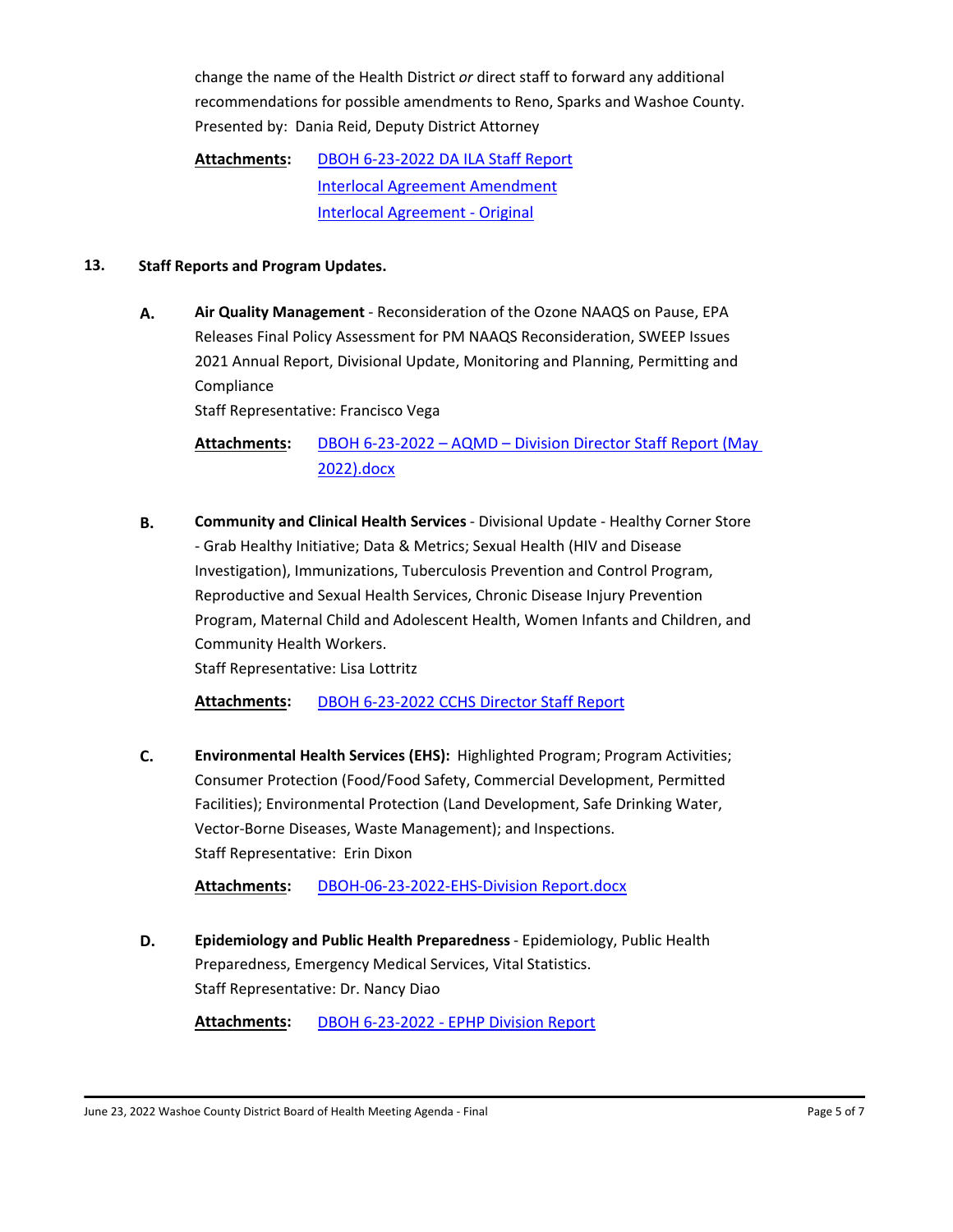**E. District Health Officer Report -** COVID-19 Response, WCHD Communications [Update, COVID-19 Communications Update, Health Equity, and Public](http://washoe-nv.legistar.com/gateway.aspx?m=l&id=/matter.aspx?key=7714)  Communications and Outreach. Staff Representative: Kevin Dick

[DBOH 6-23-2022- ODHO - DD Report](http://washoe-nv.legistar.com/gateway.aspx?M=F&ID=dcc08a6e-5315-469d-b1db-f0f443d22171.docx) [May Media PDF](http://washoe-nv.legistar.com/gateway.aspx?M=F&ID=1d4c7fdc-8bde-41f3-af7a-7b87130856fa.pdf) **Attachments:**

14. Board Comment

District Board of Health Member's announcements, reports and updates, request for information or topics for future agendas. (No discussion among Board Members will take place on the item)

#### **Adjournment**